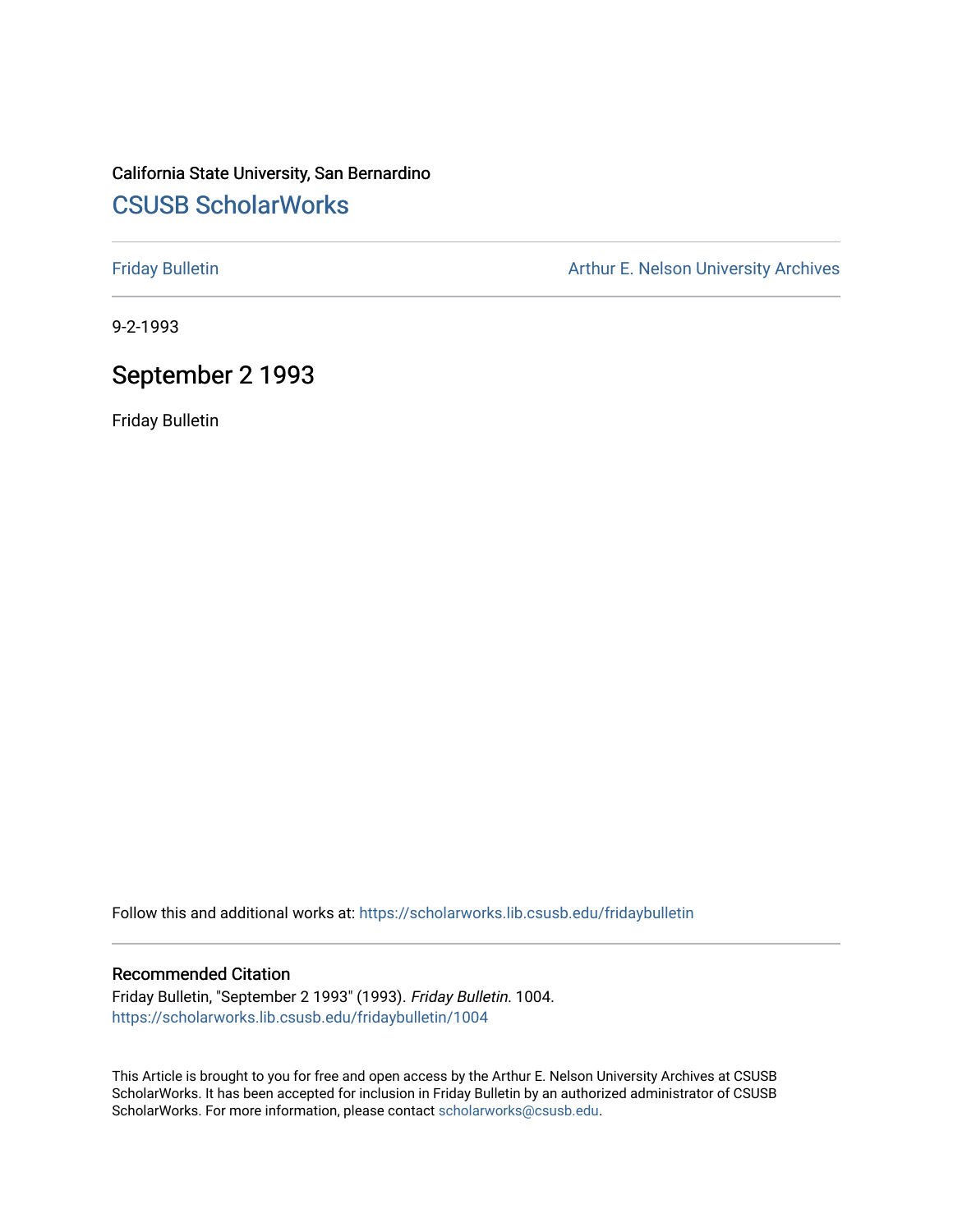## **PROMOTIONS, TENURE DO HONESTY TESTS WORK? GO TO 40 FACULTY**

Eight Cal Stale faculty gained both a promotion and tenure while 32 other faculty earned one or the other to begin the 1993-94 academic year. In all. 27 faculty received tenure and 21 promotions. The following is a complete list of the 1993-94 promotion and tenure recipients.

#### RECEIVED TENURE:

Nicole Boumias, Biology James Brown. English William Camp, Advanced Studies Otto Chang, Accounting and Finance Joseph Chavez, Mathematics Yu-Chin Chien, Psychology Juan Delgado, English Lynne Diaz-Rico. Elementary/Bilingual . Education Jerry Freischlag, Physical Education Mirta Gonzalez. Foreign Languages Juan Gutierrez, Secondary/Vocational Education Sung-Kyoo Huh, Accounting and Finance Patricia Kelly, Elementary/Bilingual Education Joan Kritzberg, Management Kenneth Lane, Advanced Studies George McGinnis, Art Randi Miller. Sociology Ernesto Reza, Management

Iris Riggs, Elementary/Bilingual Education Ruth Sandlin, Elementary/Bilingual **F**ducation Dale Sechrest, Criminal Justice

Rodney Simard, English Charles Stanton. Mathematics David Stine, Advanced Studies Jeffrey Thompson, Biology

Kenneth Thygerson. Accounting and Finance

Clifford Young. Public Administration

### RECEIVED PROMOTION: To Professor:

Nicole Bournias, Biology Otto Chang. Accounting and Finance Lanny Fields, History Zahid Hasan, Mathematics Joan Kritzberg, Management Kenneth Lane, Advanced Studies Chetan Prakash, Mathematics Nancy Rose, Economics Elisabeth Ryland, Management Peter Williams, Mathematics Clifford Young, Public Administration



To Associate Professor: James Brown, English Kathryn Ervin, Theatre Arts Jeanne King, Management Sanders McDougall, Psychology Renee Pigeon, English Ernesto Reza, Management Iris Riggs, Elementary/Bilingual Education Ruth Sandlin, Elementary/Bilingual Education

Welcome to the world of "honesty" or "integrity" testing.

Dolores Tanno, Communication Studies Belisario Ventura. Mathematics

### **BOOKSTORE EXPANSION WILL GREET FALL CUSTOMERS**

While students are buying books during the first week of classes, construction workers will continue to work on the Coyote Bookstore expansion that is creating a bi-level merchandising area.

The initial phase of work will have been completed approximately three months ahead of schedule, permitting students to purchase textbooks in the new edition of the upper level, remarks David DeMauro, (Administration and Finance).

On the lower level, a new sales area for specialty items, such as t-shirts and Cal State memorabilia, will be undergoing the finishing interior work and completed later under Phase II of the project. Customers can expect expanded product lines for computers and popular books, adds DeMauro. An elevator will service the two-floor expansion as well.

"Moving in will be a step-by-step process." says Carol Dunlap. manager (Bookstore). In October, the store may have to close for a day or two. she adds.



*Vew environs will greet students buying texts at the Coyote Bookstore this fall. The first phase of a \$500,000 expansion and remodeling is about finished, adding 4,511 gross-square-feet (g.s.f.) to the 12,679g.s.f. structure.* 

work setting is plenty of time to observe an employee, he says.

Basically, says West, you can place employees in three categories. The honest, which makes up the majority, the dishonest. and a small group of usually honest people who become dishonest under certain conditions.

"I guess the greatest temptation to be dishonest," he says, "is in taking supplies and equipment."

But it is the employment application, be believes, that marks the first test in gauging a potential employee's honesty. Inaccurate dates, gaps in employment history and employers omitted from a job. application are among the most common subterfuges. Yet not too common, he adds. "We've found errors or omissions that had a subsequent effect on (an applicant's) employment in one percent or less" of the applications received.

### BY DR. JANET KOTTKE AND DR. KENNETH S. SHULTZ, DEPARTMENT OF PSYCHOLOGY

Picture this: You are looking for a job and decide to apply to the department store at the local mall. You are asked to take a test that has these—and other—questions: Do you think most people have stolen from their jobs? Would you return an overage or change from a purchase you made? Are you more honest than most people?

By their nature, honesty tests are categorized as personality tests. They can take one of two forms; either an attempt to measure directly a person's honesty or integrity (a single personality characteristic) or a test to measure a large number of characteristics that will predict which people will make good company men and women. The first kind of test is the type from which the questions found at the beginning of this article



may be found. The second kind of test may incorporate these kinds of questions, but are likely to look for more broadly defined personality characteristics.

There are a number of problems with honesty testing. First, to develop a test, one has to define the "thing" to be measured. Therefore, we must define what honesty means. We ail have our own Boy Scout vision of what being honest means, but how does one define it to develop a test to measure it?

Perhaps more difficult is that we are asking people to report about themselves. Can you tell if someone is being "honest" or will be an "honest" employee from his or her answers to a self-report test?

Most students are familiar with the ability to do well on a test—knowing what answers look the most promising simply by knowing something about how tests are constructed. Would we expect any less of "thieves," exactly the people we don't want to hire? What about the person who is honest to a fault? Which person should we hire: the low or high scorer on our honesty test?

The fact is, unless you catch a thief "in the act," all evidence of dishonesty is circumstantial. How then can you tell if honesty tests work?

You can't. No one knows how well these tests really work, because there is no way to truly compare thieves with non-thieves on the job. And even though some research has shown that lost or broken goods decrease after implementing integrity testing, no study has demonstrated, unequivocally, that such tests could be credited.

Probably the greatest tragedy of the honesty test movement is how many people are not hired—people who would have been excellent workers, but were too honest on their honesty test.

Most employers, such as those in the retail industry, focus on the small fry at the bottom of the organization with their honesty testing program, but fail to consider those at higher levels where there is the potential for much more cost to the organization. By putting a code of ethics into place and insisting that all in the organization follow it. from the top on down, the employer may be much more likely to prevent "dishonesty" from even becoming a problem. In addition, when hiring, employers can make new employees aware that the culture places a high premium on honesty and make sure that the culture actually reflects the stated goals. Also, businesses should consider how compensation practices may encourage small-time thievery. Cash register clerks and bank tellers handle thousands of dollars a day. But they are typically paid barely more than minimum wage with few benefits. A slight increase in pay and benefits and a large increase in respect and acknowledgement for these employees, may likely be sufficient to ward off the potential problems posed by a disgruntled and vindictive work force.

### **AN HONEST DAVS WORK**

Aside from a few scattered instances of dishonest deeds done down through the years, employee theft has never been what one might consider a "problem" at Cal State. That comes as no surprise to Dale West (Human Resources).

Retailers have cash operations, eash flow, people accounting for cash as well as for products," says West. "There, people" have access to money and materials. For us, we're different."

With such a relatively small number of thefts by employees neither the university nor the CSU Chancellor's Office has ever seen a need to implement an honesty testing program.

One of the reasons such testing is utmecessary, West says, is "because of the" one-year probationary period, which is part of the selection process." One year in a